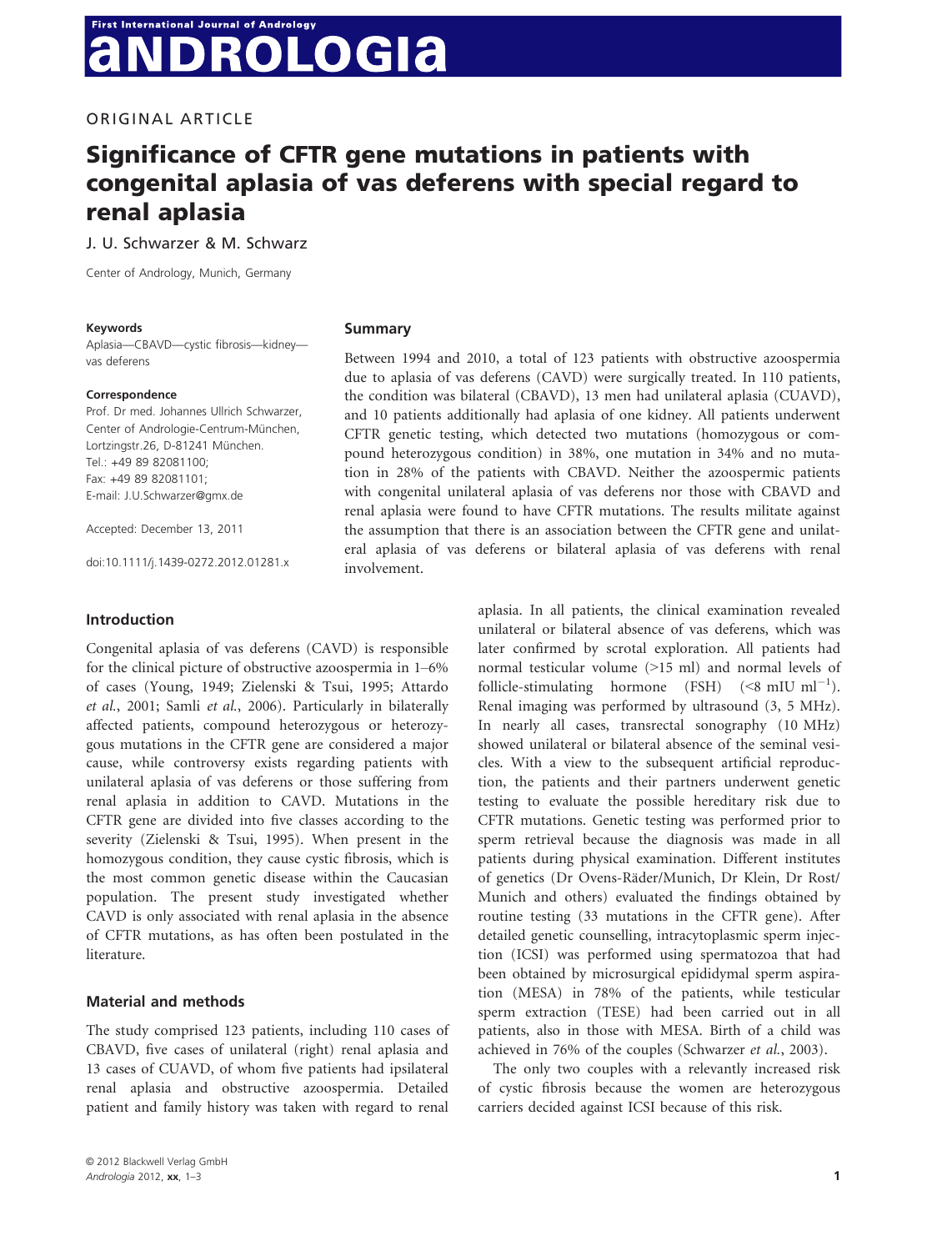## Results

Mutations in the CFTR gene in patients with CAVD were distributed as follows:

## Patients with CBAVD

Routine molecular genetic testing revealed homozygous or compound heterozygous CFTR mutations in 42 patients with CBAVD (38%), and 37 patients with CBAVD (34%) were shown to have a heterozygous mutation. DF508, the most common CFTR mutation worldwide, was detected in 61 patients, and the R117H missense mutation and the splice variant IVS8-5T were found in 22 patients each. The 3272-26A>G mutation was detected in two related patients with CBAVD, and L1388Q, W1282X and G551D in one patient each. All five patients with CBAVD and clinically manifest mucoviscidosis were shown to have a DF508 mutation. No gene mutation was detected in 31 patients (28%), including the five CBAVD patients with additional unilateral renal aplasia (Table 1).

Two mutations were found in 42 patients; the most frequently detected genotype was the compound heterozygous combination DF508/R117H in 17 patients with CBAVD (40%), followed by DF508/IVS8-5T in 13 patients (31%). In the heterozygous condition ( $n = 37$ ) patients), DF508 mutation (21 patients, 57%) was followed by the IVS8-5T splice variant (six patients, 16%) and R117H mutation (six patients, 16%) (Table 2).

## Patients with CUAVD

No CFTR mutations were detected in the patients with unilateral aplasia of vas deferens, independently of whether they had orthotopically located kidneys on both sides or ipsilateral renal aplasia, as was the case in five patients with CUAVD.

In summary, from our studies, it can be concluded that CFTR gene mutations are indeed significant in CBAVD patients without renal involvement; they were found to be a causative factor in 79 of the 105 patients (75%). However, our studies do not support a conclusion as to whether, and to what extent, these gene mutations are of importance in the patients with CUAVD and those with CAVD and concurrent renal aplasia. It can only be stated that genetic testing failed to find CFTR mutations in all these patients. The possible causes are discussed hereinafter.

## **Discussion**

There are contradictory views on the probability of detection of CFTR mutations in the patients with CAVD. Costes et al. (1995) found at least one CFTR mutation in 93% of their patients, having excluded those with concurrent renal aplasia. On the other hand, despite mass spectrometric analysis of 100 CFTR mutations, Wang et al. (2002) identified only 36% CBAVD patients with two mutations and 31.5% with one mutation, while Attardo et al. (2001) and Hussein et al. (2011) found 40–48% of their patients with CBAVD to have a CFTR mutation.

The spectrum of the investigated CFTR mutations certainly plays an important role. During our 16-year study period, the initially less extensive mutation spectra were repeatedly expanded and updated, depending on the respective genetics institute. The later genetic testing was performed, the larger was the mutation spectrum, and the higher was the probability to detect possible CFTR mutations.

Another criterion for the evaluation of the probability of detection is the patient's origin. There are worldwide variations in the prevalence of particular CFTR mutations. Therefore, according to the patient's ethnicity, the mutation spectrum recommended by the Cystic Fibrosis Genetic Analysis Consortium should be used.

Table 1 Frequency of CFTR mutations detected in 110 patients with CBAVD

| Mutation:           | DF508       | R117H  | <b>IVS8-5T</b> | $3272 - 26A > G$ | 13880ء | W1282X | G551D |
|---------------------|-------------|--------|----------------|------------------|--------|--------|-------|
| Patients with CBAVD | 61 $(55)^a$ | 22(22) | 22 (22)        | 2(2)             |        |        |       |

<sup>a</sup>Percentages in brackets refer to total number of patients with CBAVD (110).

Table 2 Frequency of genotypes detected in patients with CBAVD

| DF508/R117H            | DF508/IVS8-5T    | Others           | DF508            | IVS8-5T         | R117H           | Others          |
|------------------------|------------------|------------------|------------------|-----------------|-----------------|-----------------|
| 17 patients with       | 13 patients with | 12 patients with | 21 patients with | 6 patients with | 6 patients with | 4 patients with |
| CBAVD(40) <sup>a</sup> | CBAVD(31)        | CBAVD (29)       | CBAVD (57)       | CBAVD (16)      | CBAVD (16)      | CBAVD (11)      |

<sup>a</sup>Percentages in brackets refer to genotypes with two mutations ( $n = 42$ ) or one mutation ( $n = 37$ ) detected.